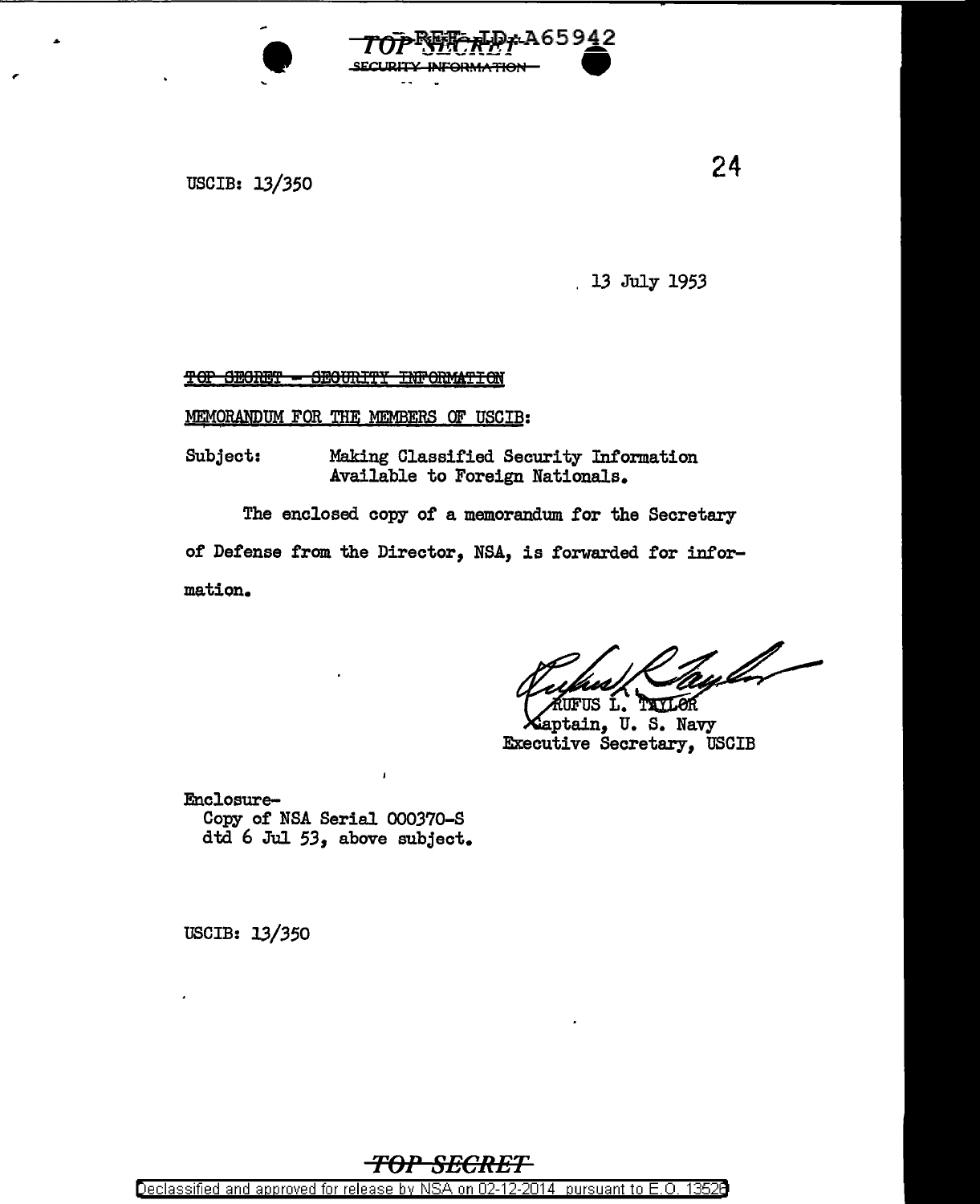

NATIONAL SECURITY AGENCY WASHINGTON 25, D. C.

Serial: 000370 S

 $6$  JUL 1953

TOP SECRET - SECURITY INFORMATION

c 0 p y

MEMORANDUM FOR THE SECRETARY OF DEFENSE

- SUBJECT: Making Classified Security Information Available to Foreign Nationals
- References: a. Memo by Secretary of Defense, subject as above, dated  $4 \text{ June } 1953$ 
	- b. National Security Council Intelligence Directive No. 9 Revised, dated 24 Oct 1952
	- 1. Receipt of reference a. is acknowledged.

2. Under the provisions of paragraph 3 of reference b, which states in part: 110rders, directives, policies, or recommendations of any authority of the Executive Branch relating to the collection, production, security, handling, dissemination, or utilization or intelligence, and/or classified material, shall not be applicable to COMINT activities, unless specifically so stated and issued by competent departmental or agency authority represented on the Board  $\sqrt{$  United States Communications Intelligence Board $\sqrt{}$ ,  $\sqrt{n}$ it appears that the Director of NSA is automatically exempted from provisions of the President <sup>1</sup>s memorandum dated 25 May 1953.

*3.* I believe, however, it is incumbent upon me to abide by the spirit of the President's memorandum and I wish to assure you that special precautions are taken in ascertaining the security clearance of officially accredited foreign liaison officers to NSA and USCIB, and for foreign visitors from collaborating COMINT agencies. In all cases, both visitors and liaison officers are officially certified as to appropriate clearances by their national COMINT agency before access to classified U. S. security information is authorized. Reciprocal arrangements allow U. S. liaison officers and visitors to be accepted upon certification of clearance by NSA or USCIB.

4. In a separate memorandum of the same date, concerning the subject memorandum, the President stated that certain security agencies, i.e., CIA, FBI, and the intelligence agencies of the military: services, may waive paragraph la of the above-mentioned directive in connection with the passage of information incident to operations which the above security agencies determined to be of net advantage to the United States.

*TOP SECRET*